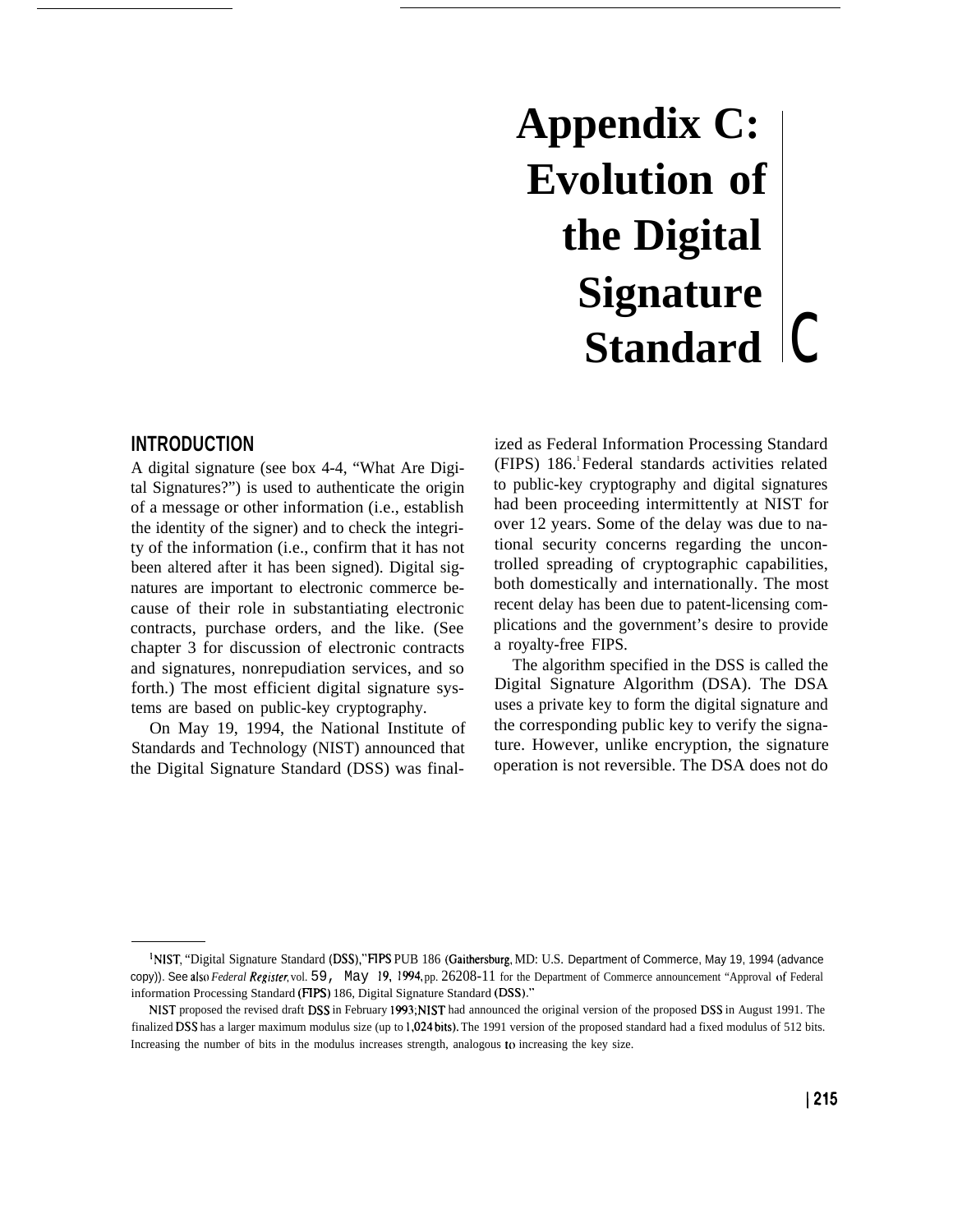#### **216 I Information Security and Privacy in Network Environments**

public-key encryption, and the DSS does not provide capabilities for key distribution or key ex $change.$ 

There is at present no progress toward a federal standard for public-key encryption, per se, and it appears unlikely that one will be promulgated.<sup>4</sup> Work had been proposed for a new key-management standard, but as of June 1994, NIST was not pursuing a new FIPS for key management or key exchanges The combination of the DSS and a key-management standard would meet user needs for digital signatures and secure key exchange, without providing a public-key encryption standard, per se. The implementation of the Escrowed Encryption Standard (EES) algorithm that is used in data communications—in the Capstone chip-also contains a public-key Key Exchange Algorithm  $(KEA)$ .<sup>7</sup> However, this KEA is not part of any FIPS.<sup>8</sup> Therefore, individuals and organizations that do not use the Capstone chip (or the TESSERA card, which contains a Capstone chip)

will still need to select a secure form of key distribution.<sup>9</sup>

The National Bureau of Standards (NBS, now NIST) published a "Solicitation for Public Key Cryptographic Algorithms" in the *Federal Register* on June 30, 1982. According to the results of a classified investigation by the General Accounting Office (GAO), NIST abandoned this standards activity at the request of the National Security Agency (NSA). According to GAO:

RSA Data Security, Inc., was willing to negotiate the rights to use RSA [named for the inventors of the algorithm, Drs. Ronald Rivest, Adi Shamir, and Leonard Adleman]—the most widely accepted public-key algorithm-as a federal standard, according to a NIST representative. NSA and NIST met several times to discuss NSA concerns regarding the 1982 solicitation. However, NIST terminated the public-key cryptographic project because of an NSA request, according to a 1987 NIST memo-

6 But the EIGamal algorithm upon which the DSS is based does provide for public-key encryption. Stephen T. Kent, Chief Scientist, Bolt Beranek and Newman, Inc., personal communication, May 9, 1994.

The Capstone chip is used for data communications and contains the **EES** algorithm (called SKIPJACK), as well as digital signature and key exchange functions. (The Clipper chip is used in telephone systems and has just the EES algorithm.) TESSERA is a PCMCIA card with **ii** Capstone chip inside. It includes additional features and is being used in the Defense Message System. Clinton Brooks, Special Assistant to the Director, National Security Agency, personal communication, May 25, 1994.

<sup>8</sup>Miles Smid, Manager, Security Technology Group, NIST, personal communication, May 20, 1994.

9 One public-key algorithm that canbeused for key distribution is the "RSA" algorithm; the RSA algorithm can encrypt. (The RSA system was proposed in 1978 by Rivest, Shamir, and Adleman.) The Diffie-Hellman algorithm is another method that can be used for key generation and exchange, but does not encrypt. The public-key concept was first published by Whitfield Diffie and Martin Hellman in "New Directions in Cryptography," IEEE Transaction onInformation Theory, vol. IT-22, No. 6, November 1976, pp. 644-654. Diffie and Hell man also described how such a system could be used for key distribution and to "sign" individual messages.

Z The DSS does not specify an encryption algorithm; encryption is a "two-way" function that is reversible, via decryption. The DSS specifies a "one-way" function. The DSS signature is generated from a shorter, "digest" of the message using a private key, but the operation is not reversible. Instead, the DSS signature is verified using the corresponding public key and mathematical operations on the signature and message digest that are different from decryption. Burton Kaliski, Jr., Chief Scientist, RSA Data Security, Inc., personal communication, May 4, 1994.

<sup>&</sup>lt;sup>3</sup> According to F. Lynn McNulty, Associate Director for Computer Security, NIST, the rationale for adopting the technique used in the DSS was that, "We wanted a technology that did signatures-and nothing else-very well." (Response to a question from Chairman Rick Boucher in testimony before the Subcommittee on Science, Committee on Science, Space, and Technology, U.S. House of Representatives, Mar. 22, 1994.)

<sup>4</sup> See U.S. Genera] Accounting Office, Communications Privacy: Federal Policy and Actions, GAO/OS 1-94-2 ( Washington, DC: U.S. Govemment Printing Office, November 1993), pp. 19-20.

<sup>5</sup>F. Lynn McNulty, Associate Director for Computer Security, NIST, personal communication, May 25, 1994.

There is a 1992 FIPS on key management that uses the Data Encryption Standard (DES) in point-to-point environments where the parties share a key-encrypting key that is used to distribute other keys. NIST, "Key Management Using ANSI X9. 17," FIPS PUB 17 I (Gaithersburg, MD: U.S. Department of Commerce, Apr. 27, 1992). This FIPS specifies a particular selection options for federal agency use from the ANSI X9. 17-1985 standard for "Financial lrrstitution Key Management (Wholesale)."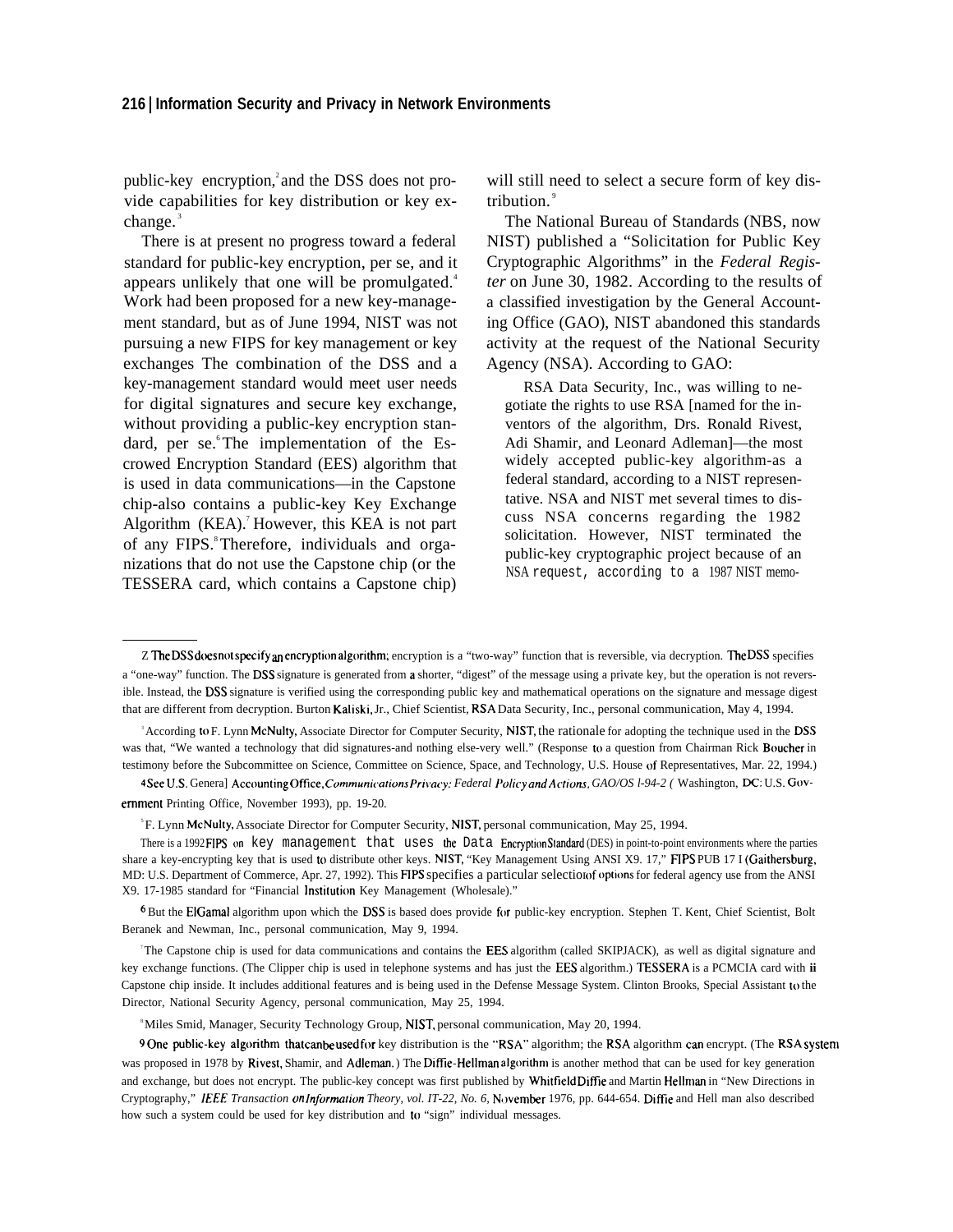randum. The 1982 NIST solicitation was the last formal opportunity provided for industry, academia, and others to offer public-key algorithms for a federal standard and to participate in the development of a federal public-key standard that could support key management/exchange. $1$ 

## **CHOICE OF A SIGNATURE TECHNIQUE FOR THE STANDARD**

In May 1989, NIST again initiated discussions with NSA about promulgating a public-key standard that could be used for both signatures and key exchange. These NIST/NSA discussions were conducted through the Technical Working Group (TWG) mechanism specified in the memorandum of understanding between the agencies, which had been signed several weeks earlier (see chapter 4). According to NIST memoranda, the NIST members of the TWG had planned to select a publickey algorithm that could do both signatures and key exchange. This plan was terminated in favor of a technique developed by NSA that only did signatures.<sup>11 A</sup> patent application for the DSS technique was filed in July 1991; patent number 5,231,668 was awarded to David Kravitz in July

1993. The patent specification describes the signature method as a variant of the ElGamal signature scheme based on discrete logarithms.<sup>12</sup>The invention, developed under NSA funding, was assigned to the United States of America, as represented by the Secretary of Commerce.

——

According to GAO, the NIST members of the working group had wanted an unclassified algorithm that could be made public, could be implemented in hardware and software, and could be used for both digital signatures and key management.<sup>13</sup>NIST and NSA members of the Technical Working Group met frequently to discuss candidate algorithms; according to GAO, the NIST members preferred the RSA algorithm because it could perform both functions (i.e., sign and encrypt), but NSA preferred its own algorithm that could sign but not encrypt.

At the time these Technical Working Group discussions were taking place, many in the private sector expected that NIST would release a publickey standard—probably based on the RSA algorithm—as early as 1990. Major computer and software vendors were reportedly hoping for a federal public-key and signature standard based on the RSA technique because it was already in-

<sup>10</sup> General Accounting Office, op. cit., footnote 4, p. 20.

<sup>I</sup> <sup>I</sup> General Accounting Office, op. cit., footnote 4, pp. 20-2 I; and the series of NIST/NSA Technical Winking Group minutes from May 1989 to August 1991, published in "Selected NIST/NSA Documents Concerning the Development of the Digital Signature Standard Released in *Computer Professionals for Social Responsibility v. National Institute of Standards and Technology*, Civil Action No. 92-0972," Computer Professionals for Social Responsibility, *The Third Cryptography and Privacy Conference Source Book*, June 1993 (see Note in footnote 14 below). See also D.K. Branstad and M.E. Smid, "Integrity and Security Standards Based on Cryptography, "Computers & Security, vol. 1, 1982, pp. 255-260; Richard A. Danca, "Torncelli Charges NIST with Foot-Dragging on Security," *Federal Computer Week,* Oct. 8, 1990, p. 9; and Michael Alexander, "Data Security Plan Bashed," *Computerworld*, July 1, 1991, p. 1

<sup>12</sup> See: U.SPatent <sup>5,23</sup> 1,668 (Digital Signature Algorithm; David W. Kravitz), "Background of the Invention." See also Taher ElGamal, "A Public Key Cryptosystem and a Signature Scheme Based on Discrete Logarithms," IEEE Transactions on Information Theory, vol. IT-31, No. 4, July 1985.

<sup>13</sup> See Genera] Accounting Office, 0p. cit., footnote 4, pp. 20-21.

<sup>14</sup> Ibid GAO based this conclusion on NIST memoranda. See also NIST memoranda obtained through Freedom of Information Act (FOIA)

litigation and published as "Selected NIST/NSA Documents," op. cit., footnote 11. (Note: According to NSA officials, the FOIA'd materials are not a true picture of all the different levels of discussion that took place during this period, when NIST management and NSA were in agreement regarding the development of a signature standard. Clinton Brooks, Special Assistant to the Director, NSA, personal communication, May 25, 1994.)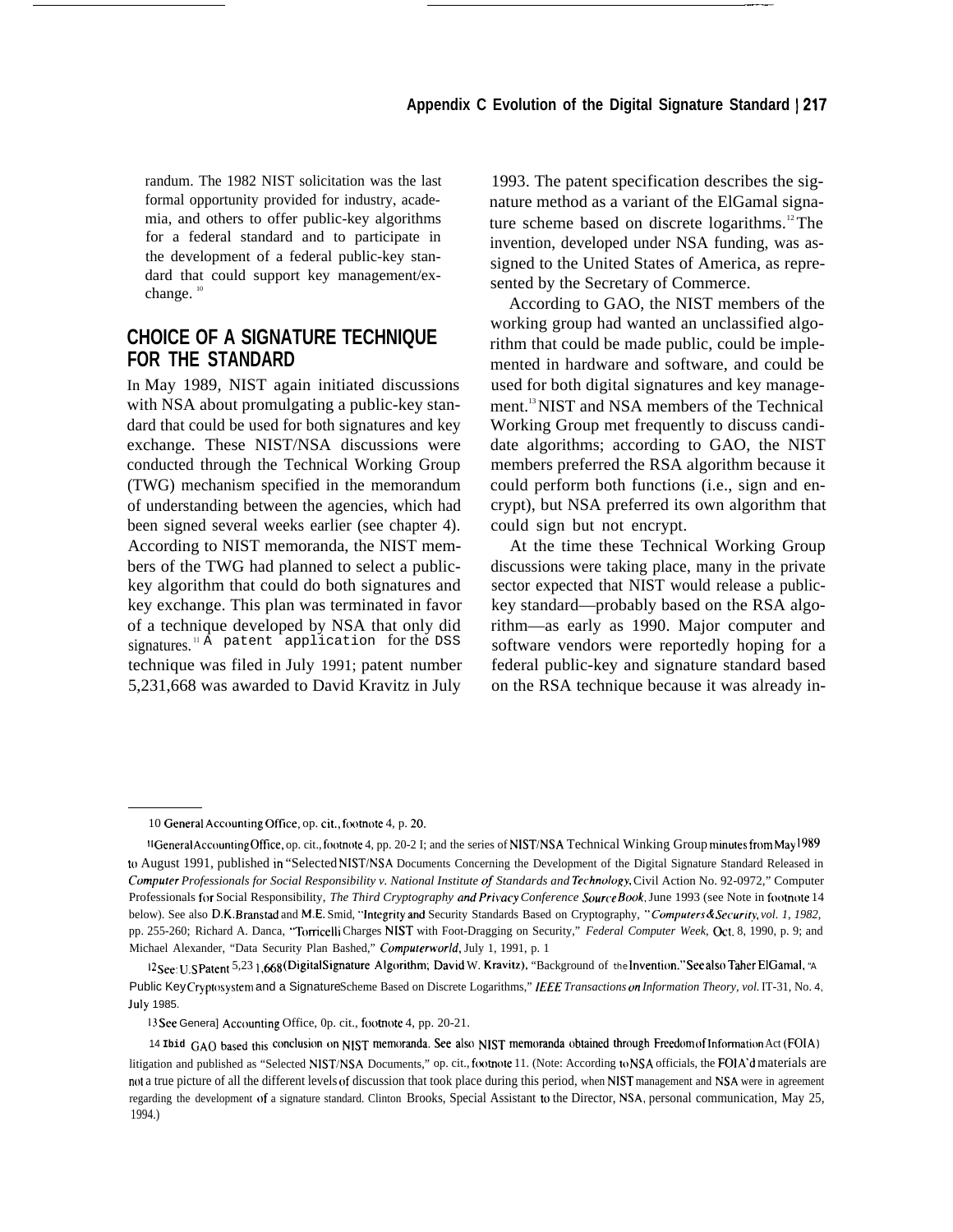#### **218 I Information Security and Privacy in Network Environments**

eluded in their products, and they hoped they would not have to support both a federal standard and a de facto industry standard (RSA).<sup>15</sup>NIST's announcement that it would instead propose a different technology as the standard was greeted with severe industry criticisms and industry announcements of plans to jointly affirm RSA as the de facto industry signature standard.<sup>16</sup>

NIST proposed the original version of the DSS (with the NSA algorithm anda512-bit modulus) in the *Federal Register* in August 1991.<sup>17</sup>NIST's August 1991 request for comments generated a number of severe criticisms during the initial comment period and afterward. Criticisms focused on both the choice of signature method $^{\text{18}}$  itself and the process by which it was selected, especially NSA's role. Countering allegations that NSA had dictated the choice of standard, F. Lynn McNulty (Associate Director for Computer Security, NIST) stated that:

NIST made the final choice. We obtained technical assistance from NSA, and we received technical inputs from others as well, but [NIST] made the final choice.<sup>19</sup>

McNulty also pointed to the fact that NSA had approved the DSS for use with some classified data as proof of its soundness.

In early 1992, the Computer System Security and Privacy Advisory Board (CSSPAB) advised NIST to delay a decision on adopting a signature standard pending a broad national review on the uses of cryptography.<sup>20</sup> Noting the significant public policy issues raised during review of the proposed signature standard, the CSSPAB unanimously approved a resolution to the effect that: "a national level public review of the positive and negative implications of the widespread use of public and secret key cryptography is required" in order to produce a "national policy concerning the use of cryptography in unclassified/sensitive government [sic] and the private sector" by June 1993.<sup>21</sup>The CSSPAB also approved (but not unanimously) a resolution that the Secretary of

17 Federal Register, Aug. 30, 1991, pp. 42980-82, NIST's announcement of the proposed standard stated the intention Of making the DSS technique available worldwide on a royalty-free basis in the public interest. N] ST stated the opinion that no other patents would apply to the DSS technique.

<sup>18</sup>The final DSS technique specified in the standard is stronger than the one originally proposed; in response to public comment, the maxirnum modulus size was increased.

19 Richard A. Danca, "NIST Signature Standard Whips Up Storm of Controversy from Industry," *Federal Computer Week*, Sept. 2, 1991. p. 3.

20 Minutes of the Mar. 17-18, 1992 meeting Of the CSSPAB (available from NIST). See also Darryl K. Taft, "Board Finds NIST's DSS Unacceptable," Government Computer News, Dec. 23, 1991, pp. 1,56; and Kevin Power, "Security Board Calls for Delay on Digital Signature," Government Computer News, Mar. 30, 1992, p. 114. In the public comments, negative responses outnumbered endorsements of the DSS by 90 to 13 (Power, ibid.).

<sup>21</sup> CSSPAB Resolution No. 1 of Mar. 18, 1992. The CSSPAB endorsed the National Research Council's study of national cryptography policy that was chartered in Public Law 103- I 60 as the study that "best accomplishes" the board's "repeated calls" (in Resolution No.1 and subsequently) for a national review. CSSPAB Resolution 93-7, Dec. 8-9, 1993.

<sup>15</sup> Industry supporters of afederal signature standard based on RSA included Digital Equipment Corp., Lotus Development Corp., Motorola, Inc., Novell, Inc., and, of course, RSA Data Security, Inc. Ellen Messmer. "NIST To Announce Public Key Encryption Standard," *Network World,* July 23, 1990, p. 7; and G. Pascal Zachary, "U.S. Agency Stands in Way of Computer-Security Tool," *The Wall* Street *Journul,* July 9, 1990.

<sup>16</sup> Critics claimed the technique was  $t_{cm}$  slow for commercial use and did not offer adequate protection. At least six major computer vendors (Novell, Inc., Lotus Development Cm-p., Digital Equipment Corp., Sun Microsystems, Inc., Apple Computer, Inc., and Microsoft Corp.) had endorsed or were expected to endorse RSA's signature system. Michael Alexander, "Encryption Pact in Works," *Computerworld*, Apr. 15, 1991; and Michael Alexander, '"Data Security Plan Bashed," *Computeru'orld,* July 1, 1991, p. 1. (Note: The original technique was refined to offer more security by increasing the maximum size of the modulus.)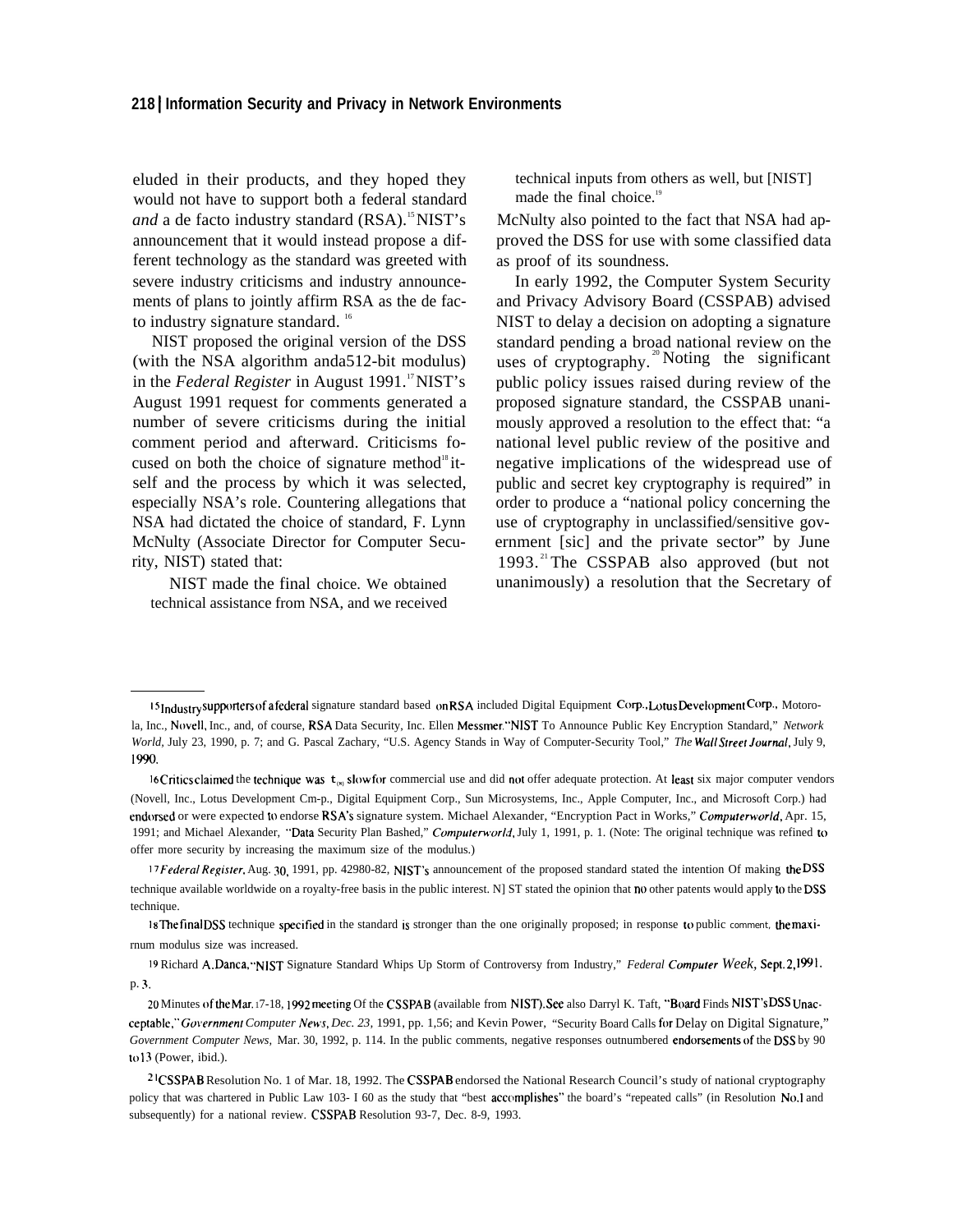#### **Appendix C Evolution of the Digital Signature Standard 1219**

Commerce should only consider approval of the proposed DSS upon conclusion of the national review,<sup>22</sup> and unanimously approved another resolution that the board defer making a recommendation on approval of the proposed DSS pending progress on the national review.<sup>23</sup>

Criticism of the 1991 version of the proposed DSS—targeted at technology and process-continued to mount. At hearings held by the House Subcommittee on Economic and Commercial Law in May 1992, GAO testified that the DSS (at that time, with a 512-bit modulus) offered such weak protection that it raised questions as to whether "any practical purpose would be served" by requiring federal agencies to use it, especially since the private sector would continue to use the more effective commercial products on the market. Other questions and concerns were targeted more generally at U.S. cryptography policies and the extent to which NIST "had the clout" to resist pressure from NSA and the Federal Bureau of Investigation, or "had the upper hand" in negotiations and standards-setting procedures. The Computer Professionals for Social Responsibility (CPSR) noted that NIST was required by the Computer Security Act to develop "cost-effective" methods to safeguard information. Because the chosen DSS technique did not provide confidentiality, CPSR questioned the extent to which NSA's interest in signals intelligence dictated the choice of technology. $24$ 

During this period, NIST continued to work on a revised version of the DSS, strengthening it by increasing the maximum size of the modulus (up to 1,024 bits). Ways were found to implement the algorithm more efficiently. <sup>25</sup>A companion *hashing (i.e.,* condensing) standard was issued; hashing is used to create the condensed *message digest* that is signed. $26$ NIST also formed an interagency group to study how to implement DSS, and contracted with  $MITRE<sup>27</sup>$  to study alternatives for automated management of public keys used for signatures. <sup>28</sup>The revised draft DSS **was** issued **in** February 1993 as FIPS Publication XX.

While NIST pursued the Digital Signature Standard, Computer Professionals for Social Responsibility sought to obtain NIST memoranda documenting the NIST/NSA Technical Working Group discussions related to the DSS and the aborted federal public-key standard. CPSR charged that the DSS was purposely designed to minimize privacy protection (i.e., encryption capabilities) and that the actions of NIST and NSA's had contravened the Computer Security Act of 1987. CPSR based these charges on documents re-

27 MITRE Corp., "public Key Infrastructure Study (Final Repro)," April 1994. (Available from NIST.)

28 The final DSS notes that: "A means of associating public and private key pairs to the corresponding users is required...[A] certifying authority could sign credentials containing a user's public key and identity to form a certificate. Systems for certifying credentials and distributing certificates are beyond the scope of this standard. NIST intends to publish separate document(s) on certifying credentials and distributing certificates."' NIST, FIPS PUB 186, op. cit., footnote 1, p. 6.

<sup>22</sup> CSSPAB Resolution No. 2 of Mar. 18, 1992.

<sup>23</sup> CSSPAB Resolution No. 3 of Mar. 18, 1992.

<sup>24</sup> See Kevin p<sub>rom</sub> "DSS Security Weak, GAO Official Testifies," *Government Computer News*, May 1 I, 1992, pp. 1, 80. The hearings were held on Mzy 8, 1992. (Note: Discussion of strength and efficiency is in the context of the original (1991) proposal, witha512-bit modulus.)

<sup>25</sup> See E.F.Brickell et al., "Fast Exponentiation with Precomputation" Advances in Cryptology-Eurocrypt '92, R.A. Rueppel (cd.) (New York, NY: Springer-Verlag, 1992), pp. 200-207.

<sup>26</sup> NIST, \*'Secure Hash Standard," FIPS PUB 180, (Gaithersburg, MD: U.S. Department of Commerce, May 11, 1993). The Secure Hash Algorithm specified in the hash standard may be implemented in hardware, software, and/or firmware. It is subject to Department of Commerce export controls. (See also Ellen Messmer, "NIST Stumbles on Proposal for Public-Key Encryption," *NetworkWorld*, July 27, 1992, pp. 1,42 -43.)

In April 1994, NIST announced a technical correction to the Secure Hash Standard. NSA had developed the mathematical formula (hat underlies the hash standard; NSA researchers subsequent y discovered a "minor flaw" during their continuing evaluation process. (NIST media advisory, Apr. 22, 1994.) According to NIST, the hash standard, "while still very strong, was not as robust as we had originally intended" and was being corrected. Raymond Kammer, Deputy Director, NIST, Testimony Before the Senate Committee on the Judiciary, May 3, 1994, p. 1 I.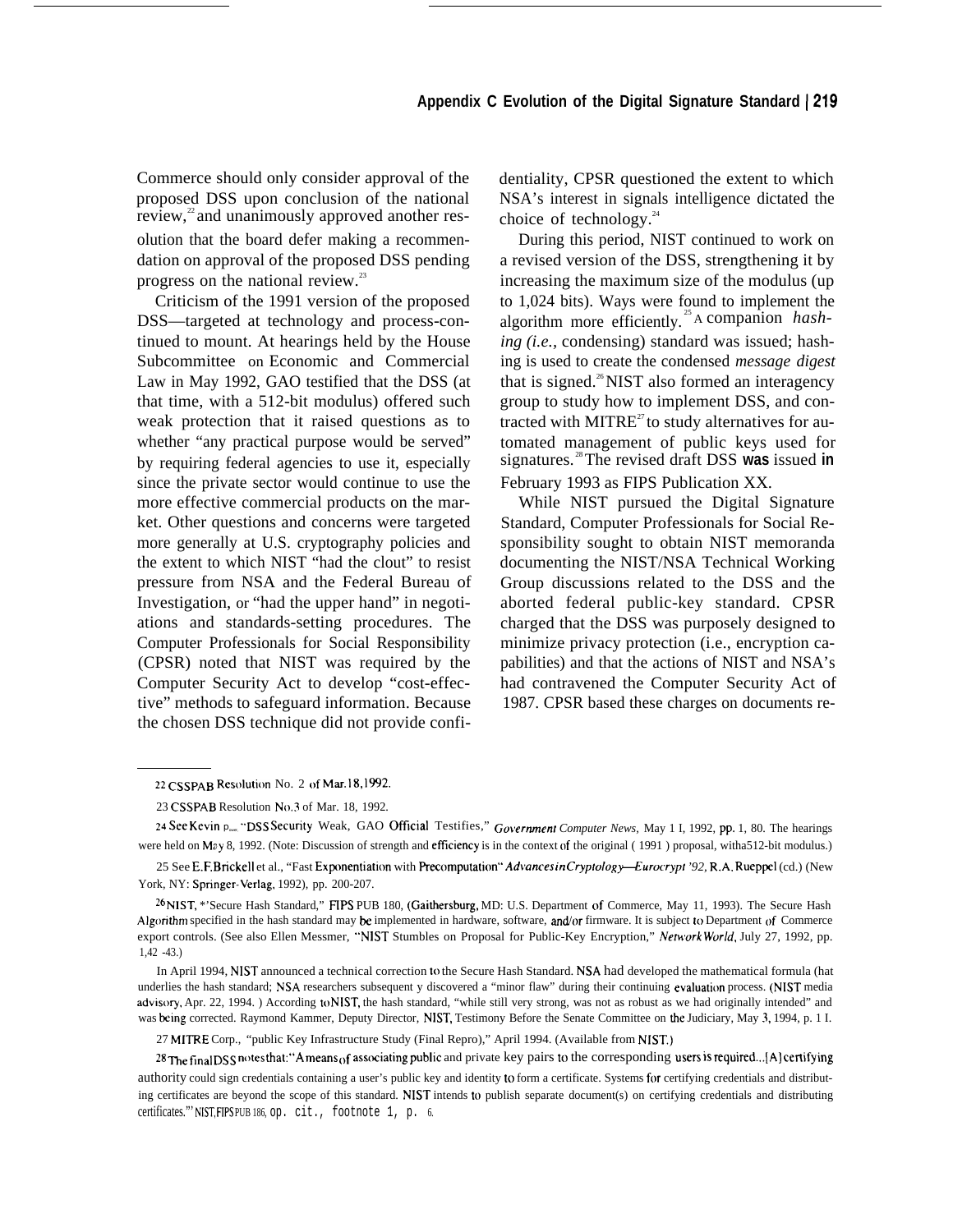ceived from NIST after litigation under the Freedom of Information Act,<sup>29</sup> and asked the House Judiciary Committee to investigate.<sup>30</sup>

As part of the Defense Authorization Bill for FY 1994, the Committees on Armed Services, Intelligence, Commerce, and the Judiciary have asked the National Research Council to undertake a classified, two-year study of national policy with respect to the use and regulation of cryptography. 31 The study is expected to be completed in summer 1996 and has been endorsed by the CSSPAB as best accomplishing its repeated calls for a broad national review of cryptography. $32$ 

## **PATENT PROBLEMS FOR THE DSS**

Patents had always been a concern in developing any federal public-key or signature standard. One reason NIST gave for not selecting the RSA system as a standard was the desire to issue a royaltyfree FIPS. A royalty-free standard would also be attractive to commercial users and the international business community. An approach using RSA technology would have required patent licenses. When the inventors of the RSA, Ronald Rivest, Adi Shamir, and Leonard Adleman, formed RSA Data Security, Inc. in 1982, they obtained an exclusive license for their invention<sup>33</sup> from the **Mas**sachusetts Institute of Technology (MIT), which had been assigned rights to the invention.

Other patents potentially applied to signature systems in general. In the early 1980s, several pioneer patents in public-key cryptography had been issued to Whitfield Diffie, Martin Hellman, Stephen Pohlig, and Ralph Merkle, all then at Stanford University. Although the government has rights in these inventions and in RSA, because they had been developed with federal funding, royalties for commercial users would have to be negotiated if a federal standard infringed these patents.<sup>34</sup>Another patent that was claimed by the grantee to apply to the DSS technique had been issued to Claus Schnorr in 1991, and the government did not have rights in this invention.<sup>35</sup>

Stanford and MIT granted Public Key Partners (PKP) exclusive sublicensing rights to the four Stanford patents and the RSA patent. PKP also holds exclusive sublicensing rights to the Schnorr patent.<sup>36</sup>It is a private partnership of organizations (including RSA Data Security, Inc.) that develops and markets public-key technology, In an attempt to minimize certain royalties from use of the DSS, NIST proposed to grant PKP an exclusive license to the government's patent on the technique used in the DSS. What was proposed was a cross-license that would resolve patent disputes with PKP, without lengthy and costly litigation to determine which patents (if any) were infringed by DSS. PKP would make practice of the DSS technique royalty-free for personal, noncommercial, and U.S. federal, state, and local government uses. Only parties that enjoyed commercial benefit from making or selling products

<sup>29</sup> NIST memoranda published as. "Selected NIST/NSA Documents," op. cit., footnote II. (See Note in footnote 14 above.)

<sup>10</sup> Richard A. Danca, "CPSR Charges NJ ST, NSA with Violating Security Act," *Federal Computer Week*, Aug. 24, 1992, pp. 20, 34.

<sup>1</sup> <sup>I</sup> Ann(~uncenlen[ fronl (he **Compu[er science and** Telecommunication Board, National Research Council, Dec. 7, 1993.

<sup>32</sup> CSSPAB Resolution 93-7, Dec. 8-9, 1993.

<sup>33</sup> u,s. patent 4,45,829 (Cvp{ographlc Conlnlunlcatl{)n **system and Method; Ronald Rlves[, Adl Shamir, and Lenard** Adleman, 1983 ).

<sup>34</sup> U.S. patents 4,200,770 (Cryptographic Apparatus and Method; Martin Hellman, Whitfield Diffie, and Ralph Merkle, 1980); 4,218,582 (Public Key Cryptographic Apparatus and Method; Martin Hellman and Ralph Merkle, 1980); 4,424,414 (Exponentiation Cryptographic Apparatus and Method; Helhnan and Pohlig, 1984); and 4,309,569 (Method of Providing Digital Signatures; Merkle, 1982) are all assigned to Stanford University.

Stanford considers that the -582 patent covers any public key system in any implementation (including RSA); variations of the -582 patent have been issued in II other countries. Robert B. Fougner, Director of Licensing, Public Key Partners, letter to OTA, Nov. 4, 1993.

<sup>35</sup> Patent 4995,082 (Claus p. Schnorr; Method for Identifying Subscribers and for Generating and Verifying Electronic Signatures in a Data Exchange System, 1991 ). The patent was applied for in February 1990.

**<sup>36</sup> Fougner**, **op**, **cit.**, **footnote** 34.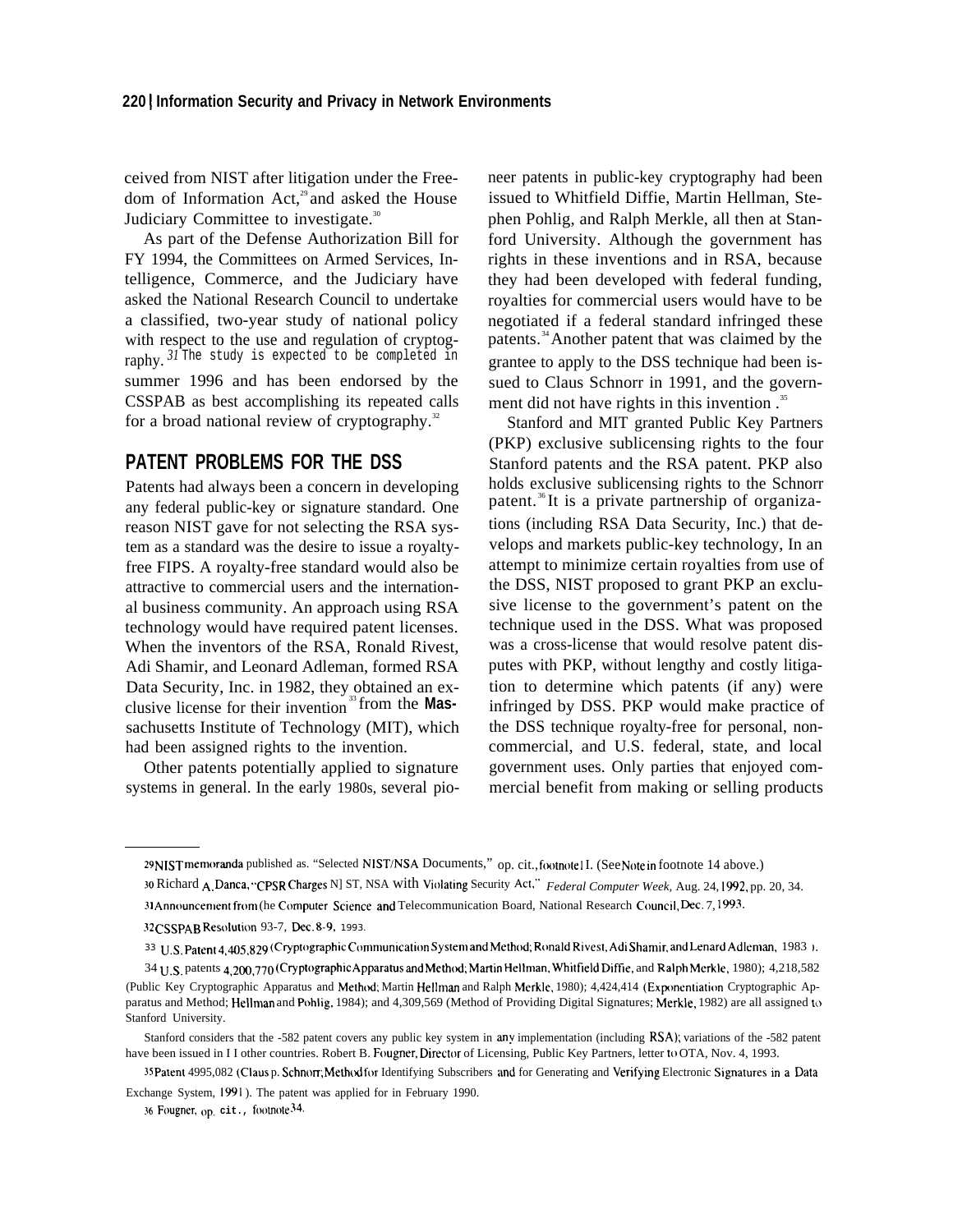incorporating the DSS technique, or from providing certification services, would be required to pay royalties according to a set schedule of fees.<sup>37</sup>

The government announced that it had waived notice of availability of the DSS invention for licensing because expeditious granting of the license to PKP would "best serve the interest of the federal government and the public."38 The arrangement would allow PKP to collect royalties on the DSS for the remainder of the government 17-year patent term (i.e., until 2010); most of the patents administered by PKP would expire long before that. However, the Schnorr patent had an almost equivalent term remaining (until 2008); so the arrangement was seen as an equitable tradeoff that would avoid Litigation.<sup>39</sup>

Some saw the PKP licensing arrangement as lowering the final barrier to adoption of DSS.<sup>40</sup> However, others-including the CSSPAB questioned the true  $\cos t$ <sup>41</sup> of the DSS to privatesector users under this arrangement:

The board is concerned that:

- 1. the original goal that the Digital Signature Standard would be available to the public on a royalty-free basis has been lost; and
- 2. the economic consequences for the country have not been addressed in arriving at the Digital Signature Algorithm exclusive licensing arrangement with Public Key Partners, Inc. $42$

Ultimately, patent discussions had to be reopened, after a majority of potential users objected to the original terms and the Clinton Administration concluded that a royalty-free digital signature technique was necessary to promote its widespread use. NIST resumed discussions in early 1994, with the goal of issuing a federal signature standard "that is free of patent impediments and provides for an interoperability and a uniform level of security."<sup>43</sup>

## **ISSUANCE OF THE DIGITAL SIGNATURE STANDARD**

In May 1994, the Secretary of Commerce approved the DSS as FIPS 186, effective December 1, 1994. It will be reviewed every five years in order to assess its adequacy. According to FIPS Publication 186, the DSS technique is intended for use in electronic mail, electronic funds transfer, electronic data interchange, software distribution, data storage, and other applications that require data integrity assurance and origin authentication. The DSS can be implemented in hardware, software, and/or firmware and is to be subject to Commerce Department export controls. NIST is developing a validation program to test implementations of DSS for conformance to the standard. The DSS technique is available for voluntary private or commercial use.<sup>44</sup>

<sup>37</sup> ~-r~era/RegJ., ,(er **June II 1993, pp. 32105-06,** "NtJticc of Prospective Grant of Excluslve F%mmt Licm=. This includes an appendix " fr(~nl Robert Fougner stating PKP's intentions m licensing the DSS technology. The PKP licenses would include key management for the EES at no additionalfee. Also, PKP would allow a three-year moratorium on collecting fees from commercial signature certification services. Thereafter, all commercial services that "certify a signatures authenticity for a fee" would pay a royalty to PKP (ibid., p. 32106).

 $38$  Ibid.

<sup>39</sup> OTA staff interview with Michael Rubin, Deputy Chief Counsel, NIST, Jan. 13, 1994.

<sup>&</sup>lt;sup>40</sup> See Kevin Power, "With Patent Dispute Finally Over, Feds Can Use Digital Signatures," *Government Computer News*, June 21, 1993, pp. 1,86.

<sup>&</sup>lt;sup>41</sup> See Kevin Power, "Board Questions True Cost of DSS Standard," *Government Computer News*, Aug. 16, 1993, pp. 1, 107. Digital signatures (hence, the DSS) will be widely used in health care, electronic commerce, and other applications (see chapter 3).

<sup>42</sup> CSSPAB Resolution No. 93.4, July 30, 199.3. This was not unanimously adopted.

<sup>43</sup> Federal Register, May 19, 1994, op. cit., footnote 1, p. 26209.

<sup>&</sup>lt;sup>44</sup> NIST FIPS PUB 1 86, op. cit., footnote 1, pp. 2.3, The DSS applies to all federal departments and agencies for use in protecting unclassified information that is not subject to the Warner Amendment (i.e., 10 USC sec.2315 and 44 USC sec. 3502(2)). It "shall he used in designing or implementing public-key based signature systems which federal departments and agencies operate or which are operated for them under contract." (I bid., p. 2).